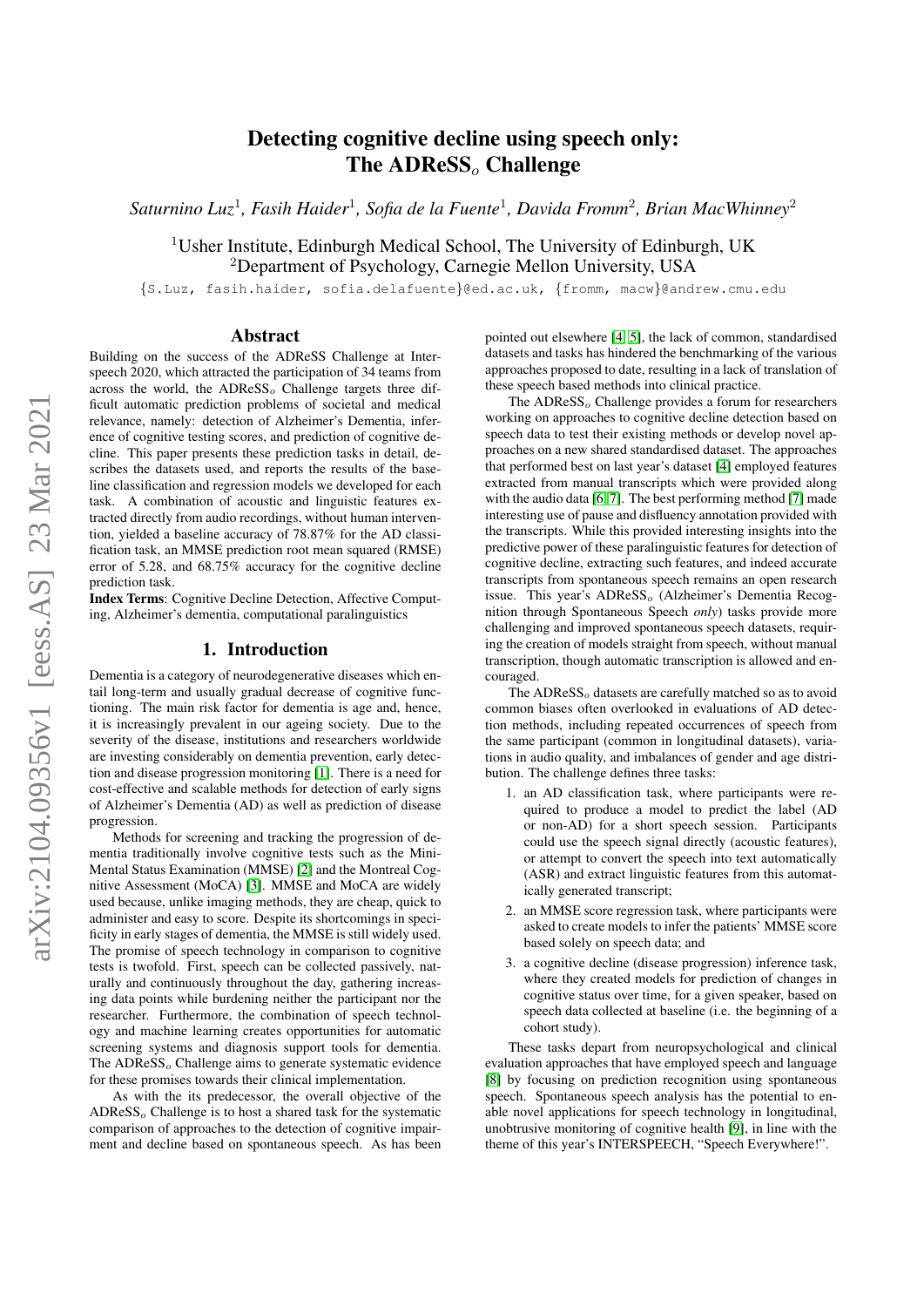This paper describes the  $ADReSS<sub>o</sub>$  dataset and presents baselines for all  $ADReSS<sub>o</sub>$  tasks, including feature extraction procedures and models for AD detection, MMSE score regression and prediction of cognitive decline.

## 2. Related work

<span id="page-1-1"></span>There has been increasing research on speech technology for dementia detection over the last decade. The majority of this research has focused on AD classification, but some of it targets MCI detection as well [\[5\]](#page-4-4). These objectives are most closely related with our first task, namely, the AD classification task. Such related research includes the best performing models presented in the ADReSS challenge in 2020. These achieved an 85.45% [\[6\]](#page-4-5) and 89.6% [\[7\]](#page-4-6) accuracy in AD classification using acoustic features and text-based features extracted from manual transcripts. Classification based on acoustic features only was also attempted in [\[6\]](#page-4-5), and obtained 76.85% accuracy with IS10-Paralinguistics feature set (a low dimensional version of ComParE [\[10\]](#page-4-9)) and Bag-of-Acoustic-Words (BoAW).

Few works rely exclusively on acoustic features or text features extracted through ASR. One of these achieved a 78.7% accuracy on a subset of the Cookie Theft task of the Pitt dataset, using different comprehensive paralinguistic feature sets and standard machine learning algorithms [\[11\]](#page-4-10). Another, using the complete Pitt dataset, obtained 68% accuracy using only vocalisation features (i.e. speech-silence patterns) [\[9\]](#page-4-8). Classification accuracy of 62.3% has been reported for a different spontaneous speech dataset using fully automated ASR features [\[12\]](#page-4-11).

As regards the second task, regression over MMSE scores, there is less literature available and most of it has been presented in recent workshops [\[5\]](#page-4-4). Several of these works used the above mentioned Pitt dataset to extract different linguistic and acoustic features and predict MMSE scores. A recent study captured different levels of cognitive impairment with a multiview embedding and obtained a mean absolute error (MAE) of 3.42 [\[13\]](#page-4-12). Another study reported a MAE of 3.1, having relied solely on acoustic features to build their regression model (a set of 811 features) [\[14\]](#page-4-13). Error scores as low as 2.2 (MAE) have been obtained, but relying on non-spontaneous speech data such as elicited in semantic verbal fluency (SVF) tasks [\[15\]](#page-4-14).

Studies addressing the progression task are far less common. Notable in this category is [\[16\]](#page-4-15), which incorporated a comprehensive set of features (i.e. lexicosyntactic, semantic and acoustic) into Bayesian network with, reporting a MAE of 3.83 on prediction of MMSE scores throughout different study visits. Two other studies account for disease progression in classification experiments. One of them extracted speechbased from the ISLE dataset achieving 80.4% accuracy to detect intra-subject cognitive changes, that is, to distinguish healthy participants who remained healthy from those who developed some kind of cognitive impairment [\[17\]](#page-4-16). The second study uses SVF scores to build a machine learning classifier able to predict changes from MCI to AD over a 4-year follow-up, with 84.1% accuracy [\[18\]](#page-4-17).

## 3. The ADReSS<sub>o</sub> Datasets

We provided two distinct datasets for the  $\triangle DRESS<sub>o</sub>$  Challenge:

1. a dataset consisting of speech recordings of Alzheimer's patients performing a category (semantic) fluency task [\[19\]](#page-4-18) at their baseline visit, for prediction of cognitive decline over a two year period, and

2. a set of recordings of picture descriptions produced by cognitively normal subjects and patients with an AD diagnosis, who were asked to describe the Cookie Theft picture from the Boston Diagnostic Aphasia Exam [\[20,](#page-4-19) [21\]](#page-4-20).

The recorded data also included speech from different experimenters who gave instructions to the patients and occasionally interacted with them in short dialogues. No transcripts were provided with either dataset, but segmentations of the recordings into vocalisation sequences with speaker identifiers [\[22\]](#page-4-21) were made available for optional use. The  $ADRESS<sub>o</sub>$  challenge's participants were asked to specify whether they made use of these segmentation profiles in their predictive modelling. Recordings were acoustically enhanced with stationary noise removal and audio volume normalisation was applied across all speech segments to control for variation caused by recording conditions such as microphone placement.

The dataset used for AD and MMSE was matched for age and gender so as to minimise risk of bias in the prediction tasks. We matched the data using a propensity score approach [\[23,](#page-4-22) [24\]](#page-4-23) implemented in the R package MatchIt [\[25\]](#page-4-24). The final dataset matched according to propensity scores defined in terms of the probability of an instance of being treated as AD given covariates age and gender. All standardised mean differences for the age and gender covariates were  $< 0.001$  and all standardised mean differences for  $age<sup>2</sup>$  and two-way interactions between covariates were well below .1, indicating adequate balance for the covariates. The propensity score was estimated using a probit regression of the treatment on the covariates age and gender as probit generated a better balanced than logistic regression. The age/gender matching is summarised in Figure [1,](#page-2-0) which shows the respective (empirical) quantile-quantile plots for the original and balanced datasets. As usual, a quantile-quantile plot showing instances near the diagonal indicates good balance.

The resulting dataset encompasses 242 audio files. These were split into training and test sets, with 70% of instances allocated to the former and 30% allocated to the latter. These partitions were generated so as to preserve gender and age matching. The overall characteristics of this dataset are shown in Table [1.](#page-1-0)

<span id="page-1-0"></span>Table 1: *Characteristics of patients in the Diagnostic tasks dataset.*

#### TO BE ADDED

The dataset for the disease prognostics task (prediction of cognitive decline) was created from a longitudinal cohort study involving AD patients. The time period for assessment of disease progression spanned the baseline and the year-2 data collection visits of the patients to the clinic. The task involves classifying patients into 'decline' or 'no-decline' categories, given speech collected at baseline as part of a category fluency test. Decline was defined as a difference in MMSE score between baseline and year-2 greater than or equal 5 points (i.e.  $mmse(baseline) - mmse(y2) \geq 5$ . This dataset has a total of 105 audio recordings split into training and test sets as with the diagnosis dataset (70% and 30% of recordings, respectively). The dataset is summarise in Table [2](#page-2-1)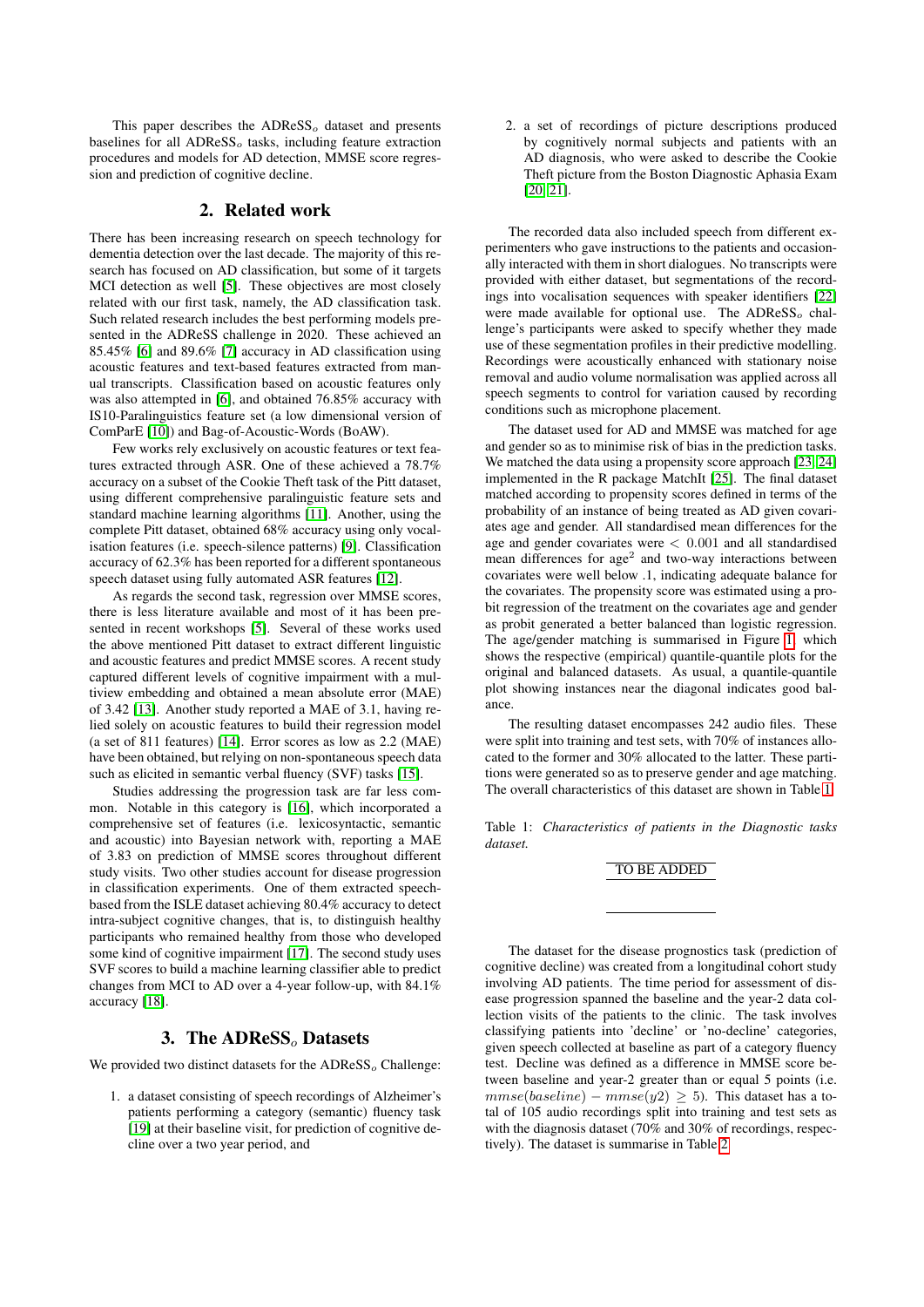<span id="page-2-0"></span>

Figure 1: *Quantile-quantile plots for data before (left) and after matching (right) by age and gender.*

<span id="page-2-1"></span>Table 2: *Characteristics of patients in the prognostic tasks dataset.*

#### TO BE ADDED

## 4. Data representation

#### <span id="page-2-4"></span>4.1. Acoustic features

We applied a sliding window with a length of 100 ms on the audio files of the dataset with no overlap and extracted *eGeMAPS* features over such frames. The *eGeMAPS* feature set [\[26\]](#page-4-25) resulted from an attempt to reduce the somewhat unwieldy feature sets above to a basic set of acoustic features based on their potential to detect physiological changes in voice production, as well as theoretical significance and proven usefulness in previous studies. It contains the F0 semitone, loudness, spectral flux, MFCC, jitter, shimmer, F1, F2, F3, alpha ratio, Hammarberg index and slope V0 features, as well as their most common statistical functionals, totalling 88 features per 100ms frame. We then applied the active data representation method (ADR) [\[11\]](#page-4-10) to generate a data representation using frame level acoustic information for each audio recording. The ADR method has been tested previously for generating representations for large scale time-series data. It employs self-organising mapping to cluster the original acoustic features and then computes second-order features over these cluster to extract new features (see [\[11\]](#page-4-10) for details). Note that this method is entirely automatic in that no speech segmentation of diarisation information is provided to the algorithm.

#### 4.2. Linguistic Features

We used the Google Cloud-based Speech Recogniser for automatically transcribing the audio files. The transcripts were converted into CHAT format which is compatible with CLAN [\[27\]](#page-4-26), a set of programs that allows for automatic analysis of a wide range of linguistic and discourse structures. Next, we used the automated MOR function to assign lexical and morphological descriptions to all the words in the transcripts. Then, we used two commands: EVAL which creates a composite profile of 34 measures, and FREQ to compute the Moving Average Type Token Ratio [\[28\]](#page-4-27).

## 5. Diagnosis baseline

#### 5.1. Task 1: AD Classification

The AD classification experiments were performed using five different methods, namely decision trees (DT, where the leaf size is optimised through a grid search within a range of 1 to 20), nearest neighbour (KNN, where K parameter is optimised through a grid search within a range of 1 to 20), linear discriminant analysis (LDA), Tree Bagger (TB, with 50 trees, where leaf size is optimised through a grid search within a range of 1 to 20), and support vector machines (SVM, with a linear kernel, where box constraint is optimised by trying a grid search between 0.1 to 1.0), and sequential minimal optimisation solver.

The results for accuracy in the AD vs Control (CN) classification task are summarised in Table [3.](#page-2-2) As indicated in boldface, the best performing classifier in cross-validation was DT, achieving 78.92% and 72.89% accuracy using acoustic and linguistic features, respectively. On the test set, however, the results were reversed, with linguistic features producing an overall best accuracy of 77.46%, with the SVM classifier. Late fusion of the acoustic and linguistic models improves the accuracy on the test set further to 78.87% (Figure [2\)](#page-2-3).

<span id="page-2-2"></span>Table 3: *Task1: AD classification accuracy on leave-onesubject out cross-validation (CV) and test data.*

|  |  |  |  | Classifier LDA DT SVM RF KNN mean (sd)                                                                                                                                                                                                     |
|--|--|--|--|--------------------------------------------------------------------------------------------------------------------------------------------------------------------------------------------------------------------------------------------|
|  |  |  |  |                                                                                                                                                                                                                                            |
|  |  |  |  |                                                                                                                                                                                                                                            |
|  |  |  |  |                                                                                                                                                                                                                                            |
|  |  |  |  | CV Acoustic 62.65 78.92 69.28 65.06 65.06 68.19 (6.4)<br>CV Linguistic 72.29 72.89 72.89 75.90 65.06 71.81 (4.0)<br>Acoustic 50.70 60.56 <b>64.79</b> 63.38 53.52 58.59 (6.2)<br>Test Linguistic 76.06 74.65 77.46 73.24 59.15 72.11 (7.4) |
|  |  |  |  |                                                                                                                                                                                                                                            |

<span id="page-2-3"></span>

Figure 2: *Task 1: Late (decision) fusion of the best results of acoustic and linguistic models. Precision (Pre) , recall (Rec), accuracy (Accu) and mean* F<sup>1</sup> *scores are shown on the margins.*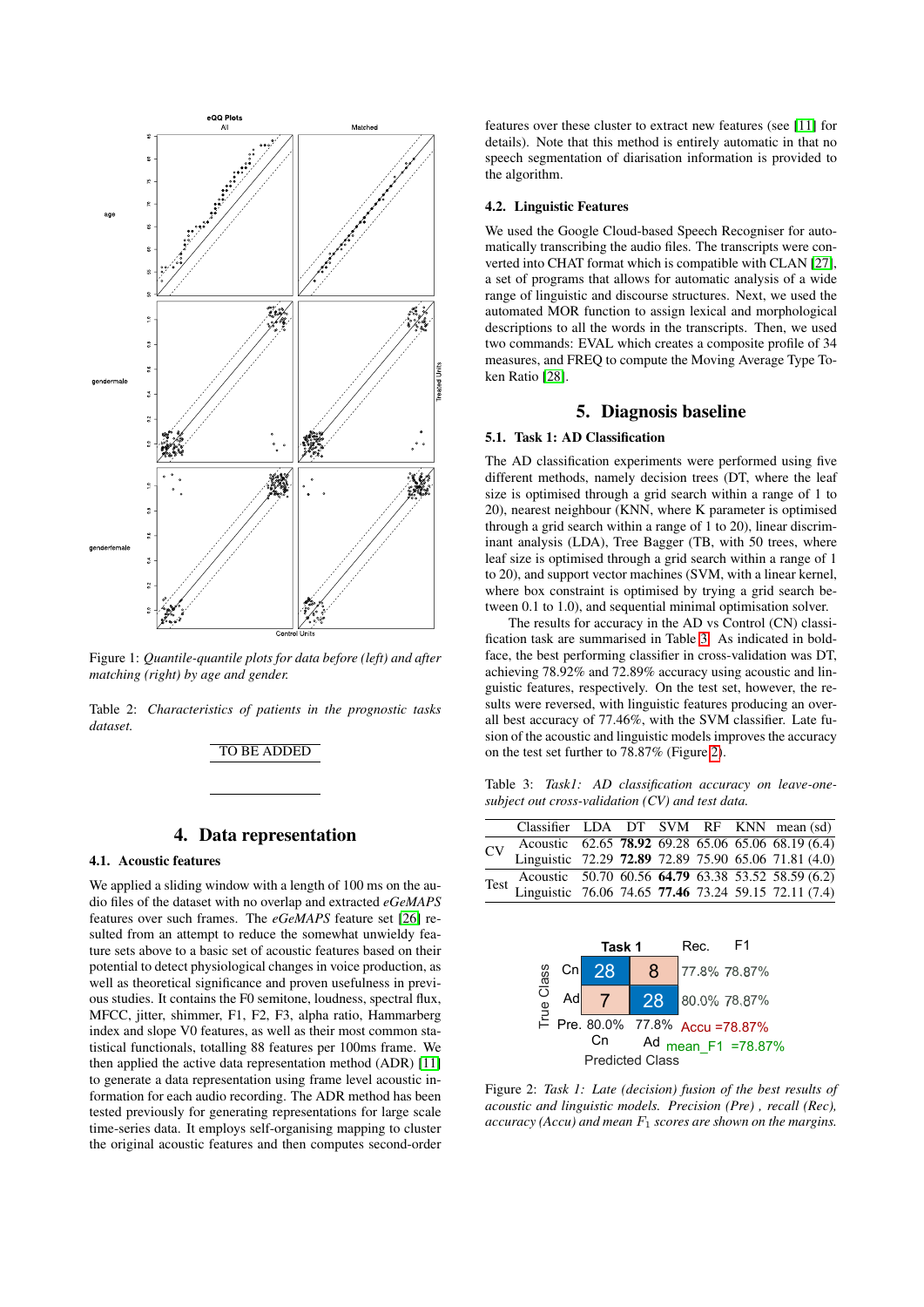#### 5.2. Task 2: MMSE prediction

For this regression task we also used five types of regression models: linear regression (LR), DT, with leaf size of 20 and CART algorithm, support vector regression (SVR, with a radial basis function kernel with box constraint of 0.1, and sequential minimal optimisation solver), Random Forest regression ensembles (RF), and Gaussian process regression (GP, with a squared exponential kernel). The regression methods are implemented in MATLAB [\[29\]](#page-4-28) using the statistics and machine learning toolbox.

<span id="page-3-0"></span>Table 4: *Task2: MMSE score prediction error scores (RMSE) for leave-one-subject out CV and test data.*

|      | Regression LR DT SVR RF GP mean (sd) |  |  |                                                    |
|------|--------------------------------------|--|--|----------------------------------------------------|
|      | Acoustic                             |  |  | 6.88 6.88 6.96 7.89 6.71 7.06 (0.47)               |
| CV – | Linguistic                           |  |  | 6.65 5.92 6.42 7.02 6.50 6.50 (0.40)               |
|      | Acoustic                             |  |  | $6.23$ $6.47$ $6.09$ $8.18$ $6.81$ $6.75$ $(0.84)$ |
|      | Test Linguistic                      |  |  | 5.87 6.24 5.28 6.94 5.43 5.95 (0.67)               |

The results are summarised in Table [4.](#page-3-0) As with classification, DT regression outperformed the other models in crossvalidation, with ASR linguistic features outperforming acoustic ADR features. This trend persisted in the test set, with linguistic features producing a minimum RMSE of 5.28 in a SVR model. We then fused the best results of linguistic and acoustic features and took a weighted mean, finding the weights through grid search on the validation results, which resulted in an improvement (6.37) on the validation dataset. We then used the same weights to fuse the test results and obtained an RMSE of 5.29 ( $r = 0.69$ ).

## 6. Prognosis baseline

#### 6.1. Task 3: prediction of progression

We tested the same classification methods used in Task 1 for the task of identifying those patients who went on to exhibit cognitive decline within two years of the baseline visit in which the speech samples used in our models were taken. The acoustic and linguistic features were generated as described in Section [4.](#page-2-4)The results of this prediction task are summarised in Table [5.](#page-3-1) As the classes for this task are imbalanced we report average  $F_1$  results rather than accuracy, Once again DT performed best on CV, but the  $F_1$  results for the test set was considerably lower, reaching only a maximum of 66.67%, for linguistic features and 61.02% for acoustic features.

<span id="page-3-1"></span>Table 5: *Task3: cognitive decline progression results (mean of* F1Score*) for leave-one-subject-out CV and test data.*

|  |  |  | Classifier LDA DT SVM RF KNN mean (sd)                      |
|--|--|--|-------------------------------------------------------------|
|  |  |  | Acoustic 59.89 84.94 55.64 63.85 65.92 66.05 (11.27)        |
|  |  |  | Val Linguistic 55.19 76.52 45.24 63.10 55.25 59.06 (11.64)  |
|  |  |  | Acoustic 61.02 53.62 40.74 40.74 38.46 46.91 (9.89)         |
|  |  |  | test Linguistic 54.29 66.67 40.74 56.56 39.62 51.58 (11.41) |

As before, we fused the predictions of the best models for each feature type, hoping that the diversity of models might improve classification. The confusion matrix for the fusion model is shown in Figure [3.](#page-3-2) This time, however, decision fusion did not yield any improvement.

<span id="page-3-2"></span>

Figure 3: *Task 3: Decision fusion of the best results of acoustic and linguistic features on the test set.*

## 7. Discussion

The AD classification baseline yielded a maximum accuracy of 78.87% on the test set, through the fusion of models based on linguistic and acoustic features. Despite the fact that the ASR transcripts had relatively high word error rates, linguistic features contributed considerably to the predictions. The overall baseline results for this task are in fact comparable to results obtained for similar picture description data using manual transcripts (see Section [2\)](#page-1-1). DT classifiers performed well on the CV experiments, but accuracy decreased on the test set, indicating probable overfitting. Overall, however, all models proved fairly robust.

A similar picture was observed in the MMSE regression task. Linguistic features contributed appreciably to the prediction, even though the transcripts contained many errors. In this case, however, late fusion only improved the RMSE score in CV; the test set RMSE remained practically unchanged.

The prognosis task proved to be the most difficult prediction task. The CV results varied considerably among models, with a standard deviation of 11.64 for the linguistic models. The test set results were also varied, reaching a maximum  $F_1$  score of 66.67%, even when the best model predictions were fused. Although the acoustic features produced the best classification results in CV ( $F_1 = 66.05\%$  vs 59.06% for linguistic features), these results were not born out by test set evaluation, suggesting that the acoustic features made the classifiers more prone to overfitting. It is possible that this could be mitigated by training the acoustic feature extractor (ADR) on a larger set of recordings (data augmentation) and fine tuning the resulting model on the ADReSS<sub>o</sub> data.

## 8. Conclusions

The  $ADR \text{eSS}_o$  Challenge is the first shared task to target cognitive status prediction using raw, non-annotated a nontranscribed speech, and to address prediction of changes in cognition over time. We believe this moves the speech processing and machine learning methods one step closer to the real-world of clinical applications. A limitation the AD classification and the MMSE regression tasks share with most approaches to the use of these methods in dementia research is that they provide little insight into disease progression. This has been identified as the main issue hindering translation of these technologies into clinical practice [\[5\]](#page-4-4). However, these tasks remain relevant in application scenarios involving automatic cognitive status monitoring, in combination with wearable and ambient technology. The addition of the progression task should open avenues for relevance also in more traditional clinical contexts.